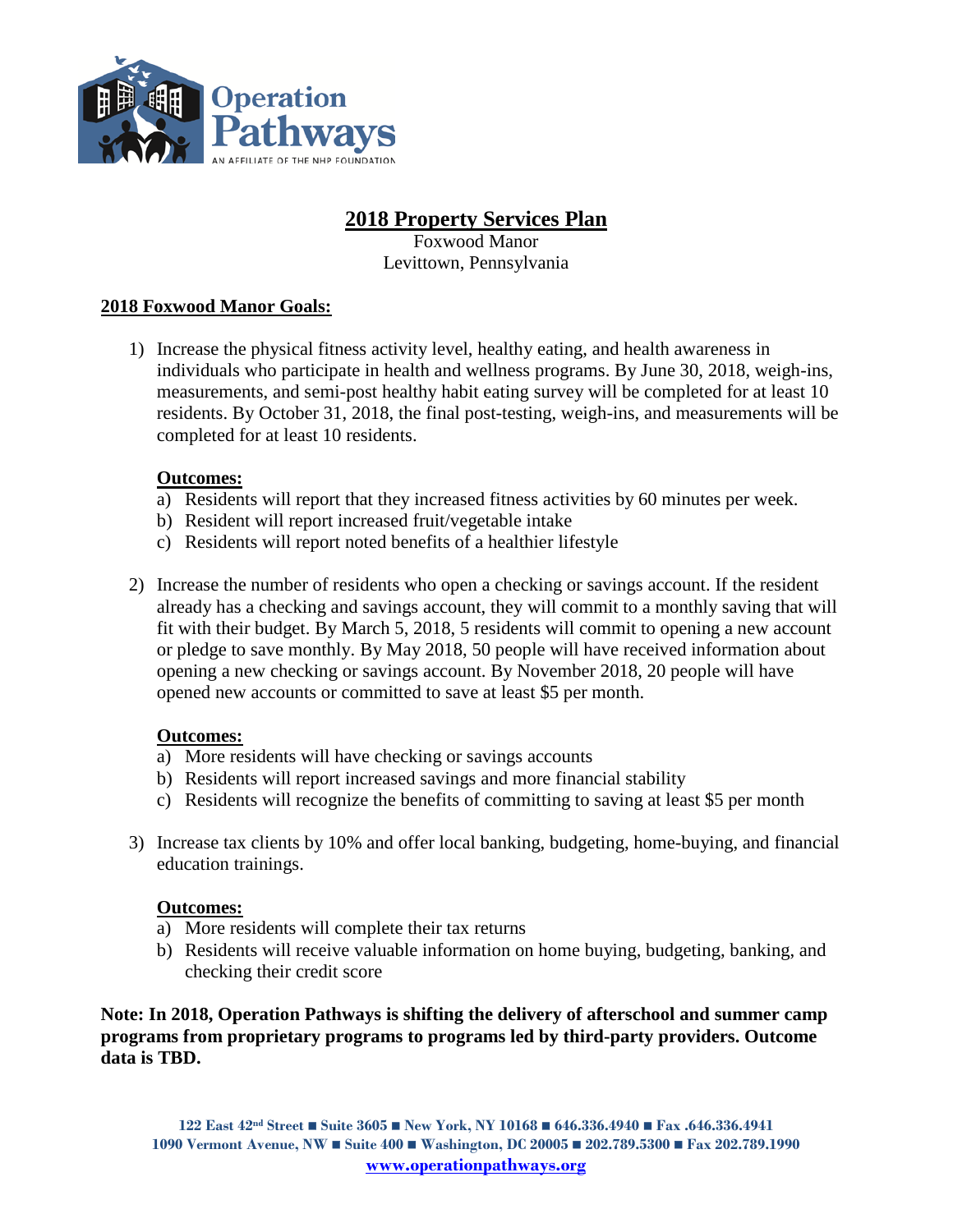

### **2018 RSC Goals:**

1) Complete resident surveys

#### **Outcomes:**

- a) Identify residents' needs
- b) Implement programs and services to better serve the residents
- 2) Participate in professional development trainings

#### **Outcomes:**

a) Enhance the quality of programs and provide support/education to the RSC

#### **Description of Foxwood Manor Resident Services Programs:**

#### **1) Pathway to Academic Achievement**

#### **a. Brighten Up Afterschool Program**

This program benefits the children of the community by focusing on the following:

- i. **Home-School Connection**: Capitalizing on the proximity of our programs to children's homes, our out-of-school time instructors act as liaisons to increase communication between home and school, which is vital for a student's success
- ii. **Homework Habits**: Supervising homework completion, staff teach beneficial study skills and techniques to children
- iii. **Project-Based Learning**: Implementing a project-based learning curriculum incorporating math, reading, arts, and science to increase participants' cultural awareness and sensitivity
- iv. **One-on-One/Small-Group Tutoring**: Specializing in hands-on educational games and activities for children struggling in math and/or reading to increase an interest in learning

#### **2) Pathway to Financial Stability**

#### **a. IRS Tax Program**

Each year, volunteers help hundreds of taxpayers improve their financial situation. Tax preparation volunteers receive online and classroom training to prepare a limited scope of tax returns. Beyond knowing that they have helped those in need, volunteers have benefited as well, with the opportunity to receive real-life experience and to enhance their resumes. In 2017, more than 450 tax returns were completed, generating over \$620,000 in federal refunds and over \$25,000 in state refunds.

**122 East 42nd Street Suite 3605 New York, NY 10168 646.336.4940 Fax .646.336.4941 1090 Vermont Avenue, NW Suite 400 Washington, DC 20005 202.789.5300 Fax 202.789.1990 [www.operationpathways.org](http://www.operationpathways.org/)**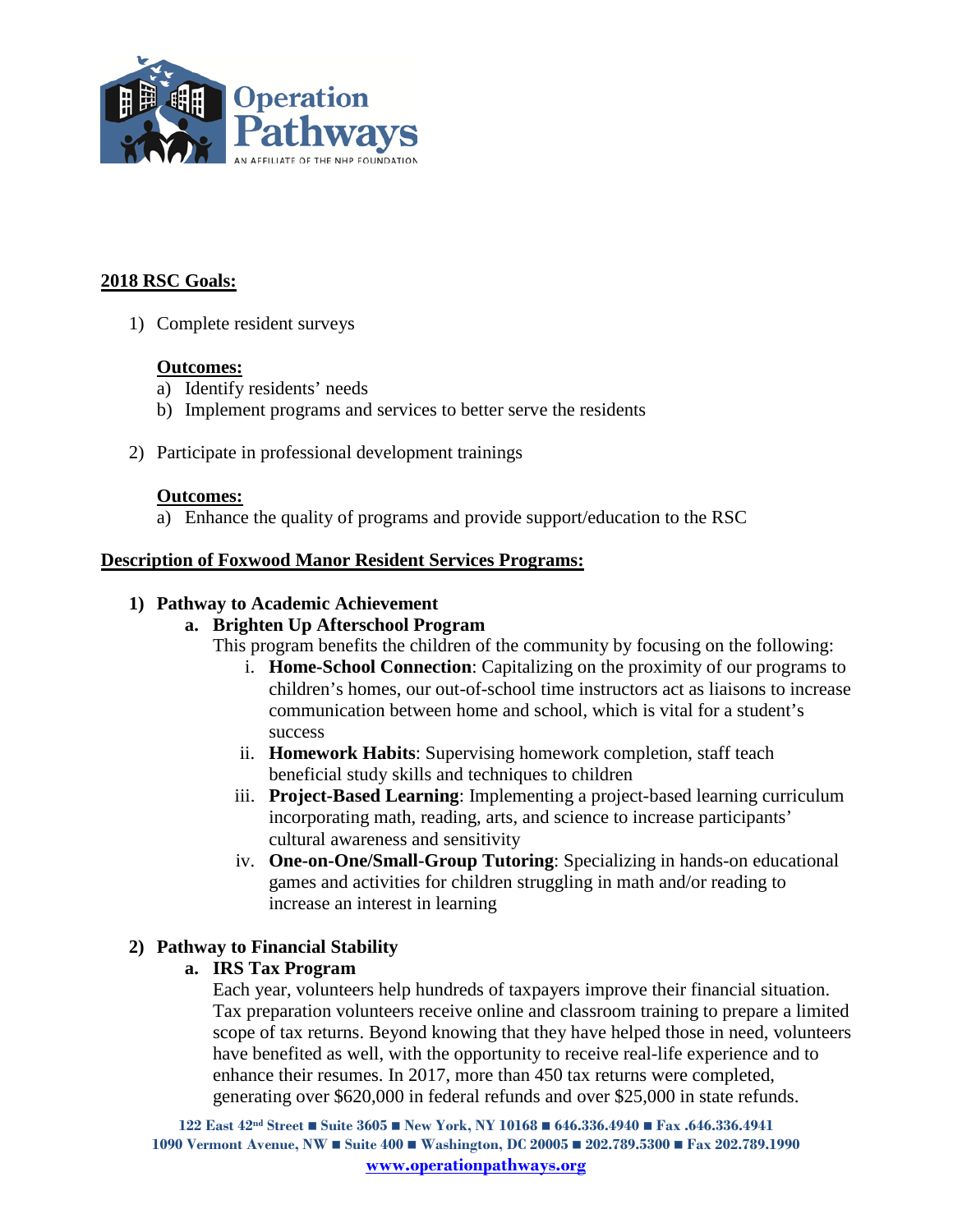

## **b. Teen Summer Internship Program**

In the Pathway to Work Summer Internship Program, interns are employed by the property management companies contracted at the properties where they work, and report directly to the resident services coordinators assigned to the same. The interns also report to the maintenance supervisors or property managers who assign their daily work responsibilities. The interns work 20 hours per week in the maintenance department or management office and four hours per week in resident services. The interns' coursework enables them to fulfill the program's two primary goals: preparing them for the world of work and teaching financial responsibility.

#### **c. America Saves Week**

[America Saves](http://americasaves.org/) Week is coordinated by **America Saves** and the **American Savings** [Education Council.](http://www.choosetosave.org/) Started in 2007, the Week is an annual opportunity for organizations to promote good savings behavior and a chance for individuals to assess their own saving status. Operation Pathways is a national partner

#### **d. Employment Support/Assistance**

Technology workshops, job search help, GED support, résumé writing assistance, and interview prep are just some of the services offered by trained instructors, partnering organizations, and Operation Pathways staff.

#### **e. Financial Literacy Workshops**

The financial education program seeks to enlighten residents on issues relating to their money matters, such as credit, proper insurance coverage, investments, and savings. Foxwood partners with local financial institutions to provide financial literacy instruction and expertise for participants. Residents in this program are coached by staff and volunteers who help guide them through lessons. With this education, residents are able to build budgets and begin saving for their futures.

#### **f. Eviction Prevention Education**

These programs provide support and assistance to residents who are at-risk for eviction through awareness, lease education, community resources, and referrals.

#### **3) Pathway to Healthy Living**

These programs and services include activities and instruction aimed at promoting lifestyles leading to physical, psychological, and emotional well-being. Pathway to Healthier Living activities include aerobics, yoga, Pilates, Zumba, step training, line dancing, weight training, as well as field days and local Olympic-style competitions. Instruction includes nutrition classes, cooking workshops, and health recipe sharing.

#### **a. Health and Wellness Food Bank**

Residents have access to healthy food through Philabundance.

**122 East 42nd Street Suite 3605 New York, NY 10168 646.336.4940 Fax .646.336.4941 1090 Vermont Avenue, NW Suite 400 Washington, DC 20005 202.789.5300 Fax 202.789.1990 [www.operationpathways.org](http://www.operationpathways.org/)**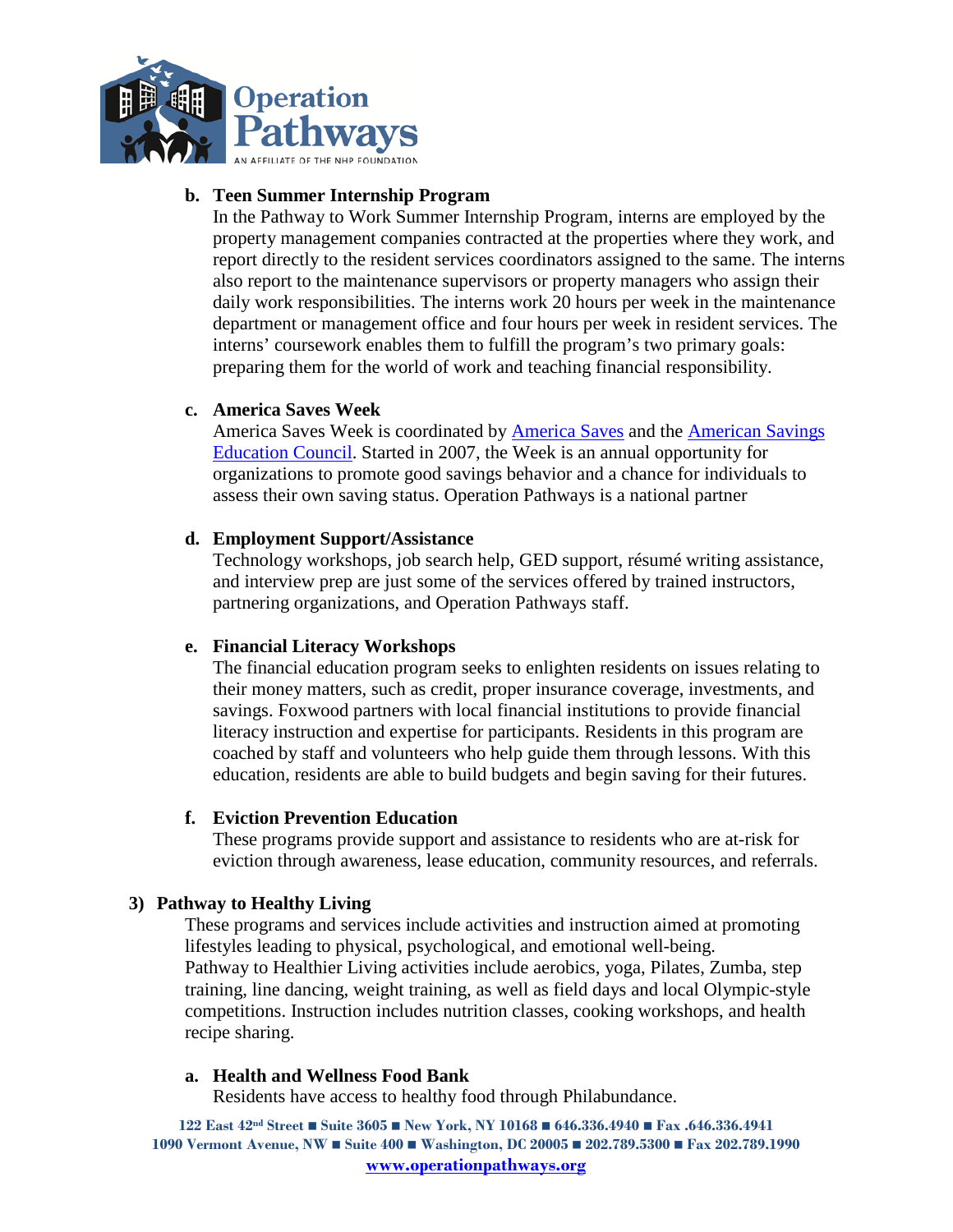

### **b. Health and Wellness for Seniors**

Seniors come out every Wednesday to socialize, exercise, receive educational information, and enjoy a hot meal.

### **c. Cooking classes**

Residents are exposed to nutritious recipes and taught how to make healthy, delicious meals.

#### **4) Other**

### **a. National Night Out**

Through National Night Out Against Crime, Operation Pathways helps to promote involvement in crime prevention activities, police-community partnerships, and neighborhood camaraderie, and sends a message to criminals that neighborhoods are organized and fighting back.

### **b. Holiday Parties**

Foxwood Manor hosts holiday parties for residents to socialize together and build a sense of community.

### **c. Referral Services**

Referral services are provided for job placement, counseling, addiction, mental health issues, and a host of other issues that residents may face.

#### **d. Toys for Tots**

Toys for Tots hosts a toy drive for children each year and donates gifts to the young residents.

#### **e. Coffee Hour for Seniors**

Seniors are able to gather and socialize over coffee and snacks.

#### **f. Teen Programming**

These are social and educational events for teens focused on a variety of topics including bullying, peaceful resolution, and programs for empowering teenage girls

#### **Strategies to address barriers to engaging residents (language, cultural, etc…):**

RSCs work with residents from a strengths-based approach and take into account residents' capacity, skills, knowledge, connections and potential. When there are cultural or language barriers, Operation Pathways creates forms in the native language of the individual, and we work to identify and utilize community resources that could be of benefit to the person. Foxwood Manor incentivizes participation in events through food and door prizes.

Operation Pathways' resident services coordinators have developed positive and trusting relationships with the residents at their properties, which gives us a unique advantage for engaging residents. Community engagement is the foundation of resident services. It is through this community engagement process that trusting relationships are developed. And it is in trusting

**122 East 42nd Street Suite 3605 New York, NY 10168 646.336.4940 Fax .646.336.4941 1090 Vermont Avenue, NW Suite 400 Washington, DC 20005 202.789.5300 Fax 202.789.1990 [www.operationpathways.org](http://www.operationpathways.org/)**